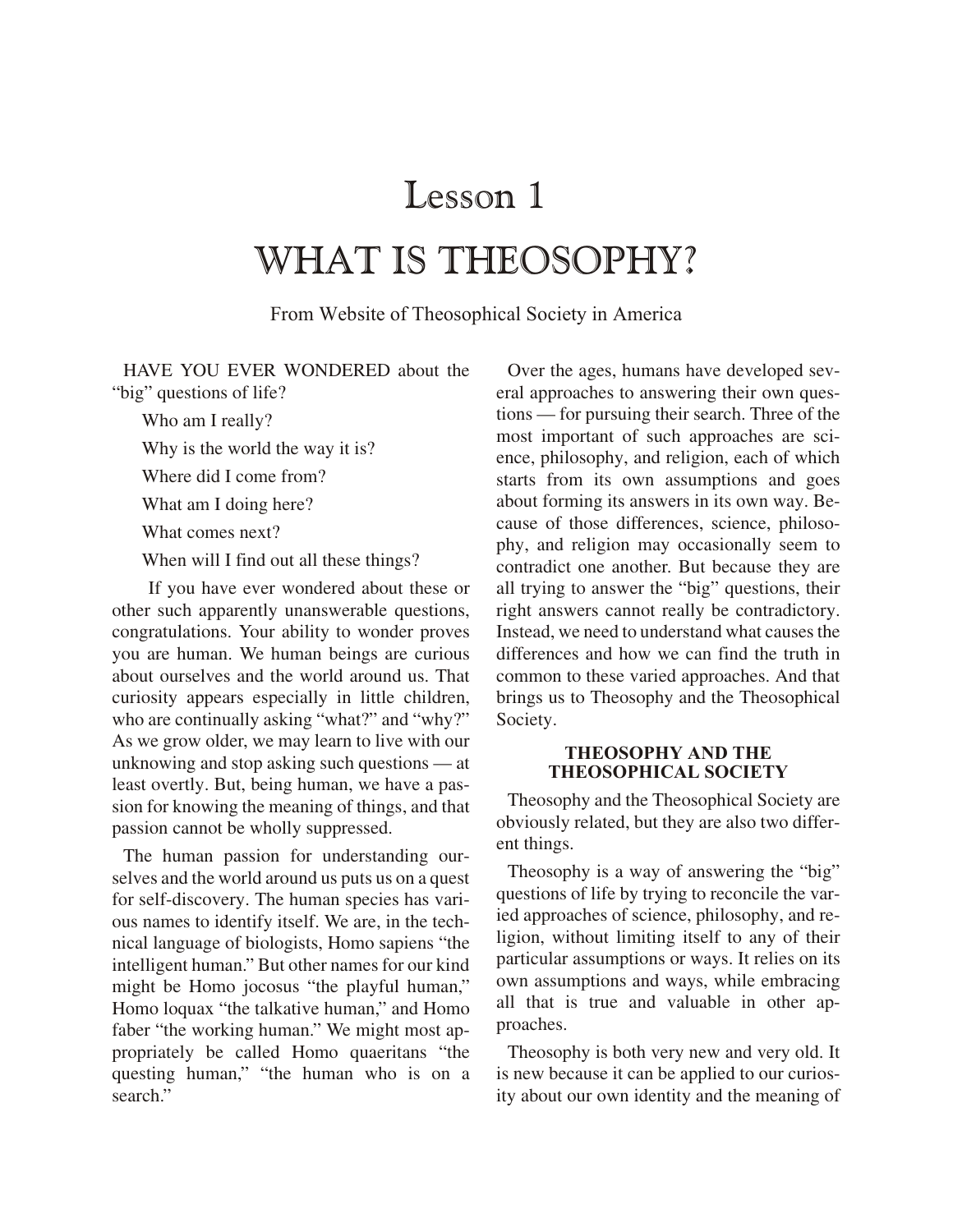every thing in the world around us today. It does that, not with a list of simple, pat answers, but by giving us a new way to look at ourselves and the universe, a way that provides a basis for developing our own answers.

The osophy is old because it embodies principles that have been known and taught by the sages of the past all over the world. It has been called by many names. In India it is called

*heosophy is old because it*<br>embodies principles that has<br>heen known and taught hy t *embodies principles that have been known and taught by the sages of the past all over the world.*

Brahmavidya "The Wisdom of Ultimate Reality" or Sanâtana Dharma "The Eternal Teaching." In Judaism it is called Kabbalah "That Which Has Been Received." In China it is called Tao Hsueh "The Teaching of the Way." In Is lam it is called Sufism "The Way of Those Who Wear Wool" (the "pure" or the "wise"). In Christianity it has been called Prisca Theologia "The Ancient Thought about Divine Matters." It has also been called the Wisdom Tradition, the Perennial Philosophy, the Secret Doctrine, and the Ancient Wisdom.

The term The osophy is derived from two Greek words, theos "divine" and sophia "wisdom." However, Theosophy is not some system of thought prescribed by a deity ruling from on high, but the "Divine Wisdom" that dwells poten tially and universally in the human spirit, unfolding gradually through the process of evolution. It is this "Divine Wisdom" within us that stirs our desire to discover who we are and to answer the other big questions.

The term The osophy was first used in English in 1650 for the teachings of some ancient sages, and was latter applied to the thought of Ammonius Saccas and Plotinus, who founded the Alexandrian school of Neoplatonism in Egypt in the early third century after Christ. For them Theosophy was the divine knowledge that explained the experiences initiates had in the Greek Mysteries. The term was later used by the Protestant mystic Jakob Böhme, the early Swedenborgians in England, and other seventeenth- and eighteenth-century writers on spiritual subjects. And it has been applied to such schools of thought as Pythagoreanism, Gnosticism, Hermeticism, Alchemy, Advaita Vedanta, and Mahayana Buddhism, as well as to such philosophers as Nicholas of Cusa (1401-64), Paracelsus (ca. 1490-1541), and Giordano Bruno (1548-1600).

In recent times, the term has come into more general use, beginning in the year 1875, with the founding of the Theosophical Society. The Society declares three objects:

- To form a nucleus of the universal brotherhood of humanity without distinction of race, creed, sex, caste, or color.
- To encourage the comparative study of religion, philosophy, and science.
- To investigate unexplained laws of nature and the powers latent in humanity.

To help carry out those objects, the Society presents for consideration a contemporary statement of the Ancient Wisdom called Theosophy. The Theosophical Society does not require its members, or Fellows (as they have traditionally been called), to accept all or indeed any of the Theosophical teachings. The motto of the Society is "There is no religion higher than Truth." The term "religion" in that motto refers not only to churches, but to any system of belief or ideas — including the Society's statement of Theosophy.

Most Theosophical Fellows agree generally on the basic ideas and ideals of Theosophy, but they are free to reject any of them and to interpret all of them according to their own lights. To be a member of the Society, one must only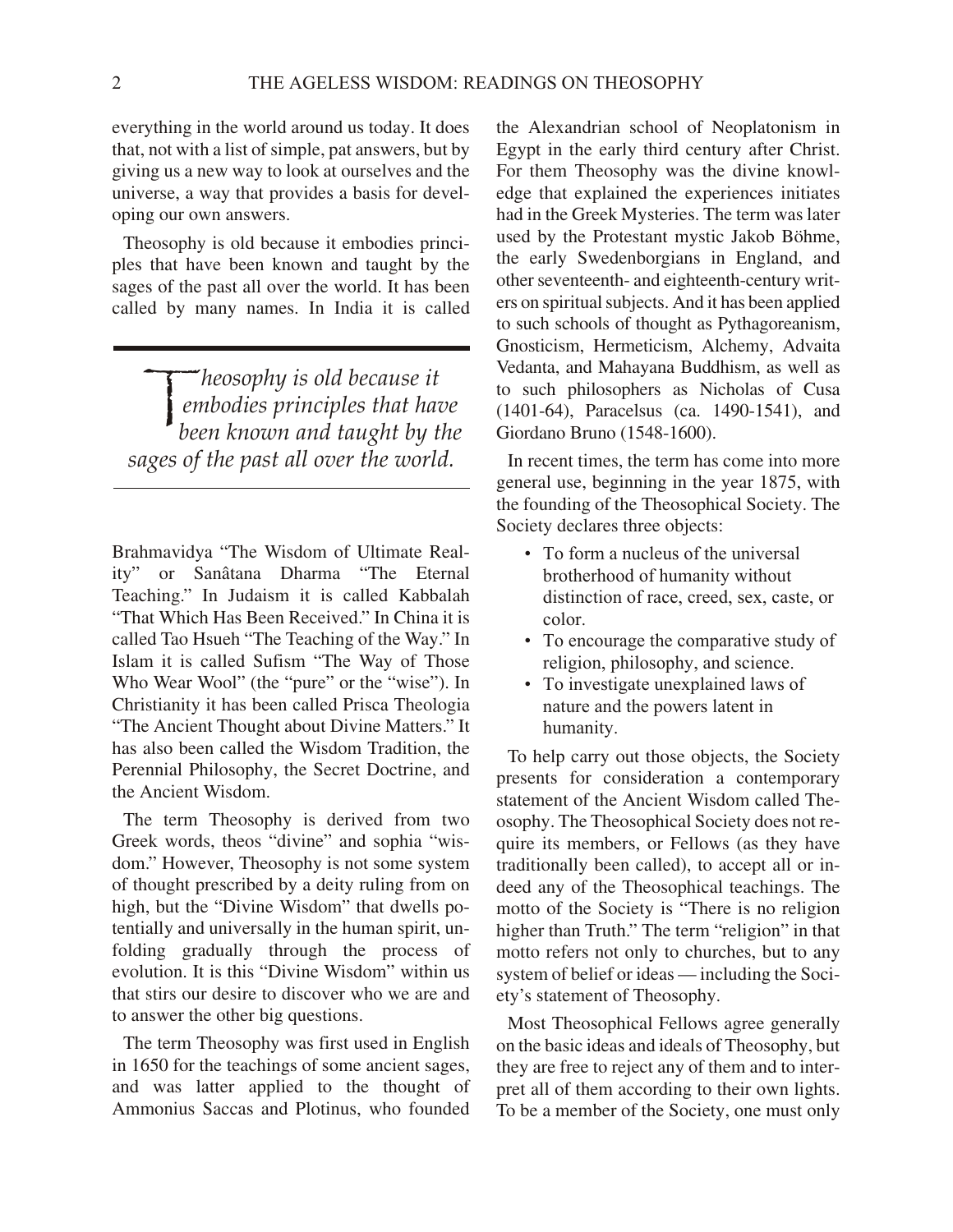subscribe to its objects. Yet the Society does offer a view of life that is remarkable for its comprehensiveness, coherence, and timelessness, a contemporary formulation of an ancient Wisdom Tradition that is the basis for a satisfying, productive life that enables those who follow it to discover their own inner nature and to contribute to the welfare of the world.

Although this Wisdom has been offered throughout the ages under various names and in many languages, its essence is fundamentally the same, however much its outer aspects and manner of presentation may vary. It especially points to the reality of brotherhood and the imperative necessity of practicing it; but it also gives insight into the unexplained around us and helps the development of our latent powers; and it is the inner harmony of religion, philosophy, and science.

#### **THEOSOPHY AS RELIGION**

*God sends His teachers unto every age, To every clime and every race of men, With revelations fitted to their growth And shape of mind, nor gives the realm of Truth*

*Into the selfish rule of one sole race. — James Russell Lowell (1819–91)*

The world abounds with differing religions, each addressed to a different people and time. The word religion comes from a Latin term whose root meaning is "to link back." So different religions link their followers back in different ways to the ultimate source of life, whatever we call it: the Absolute, God, divine Reality, or the like.

The osophy has been called "the Wisdom Religion," because it also points the way to that linkage. But The osophy is not a religion. It does not claim to be a complete and final statement of wisdom and truth, nor does it offer a single interpretation of what Divine Wisdom includes. Theosophy holds that all things, including the human mind, are evolving. We are in the midst of an unfinished world and are ourselves unfinished. Therefore the accumulated knowledge of

#### **The Three Fundamental Propositions**

The Secret Doctrine establishes three fundamental propositions:—

(*a*) An Omnipresent, Eternal, Boundless, and Immutable PRINCIPLE on which all speculation is impossible, since it transcends the power of human conception and could only be dwarfed by any human expression or similitude. It is beyond the range and reach of thought — in the words of Mandukya, "unthinkable and unspeakable."

(*b*.) The Eternity of the Universe *in toto* as a boundless plane; periodically "the playground of numberless Universes incessantly manifesting and disappearing," called "the manifesting stars," and the "sparks of Eternity."

 $(c)$  The fundamental identity of all Souls with the Universal Over-Soul, the latter being itself an aspect of the Unknown Root; and the obligatory pilgrimage for every Soul — a spark of the former — through the Cycle of Incarnation (or "Necessity") in accordance with Cyclic and Karmic law, during the whole term.

*The Secret Doctrine,* "Proem"

any subject at any time is necessarily incomplete and can be added to. We are only in the middle of our development, so we still have a great deal to discover.

The osophy does not bind an individual to any particular belief or creed, but it is dedicated to furthering humanity's eternal search for the meaning and wholeness of life in a nonsectarian and nondogmatic way. The religions of the world offer methods of this search and are therefore subjects for Theosophical study.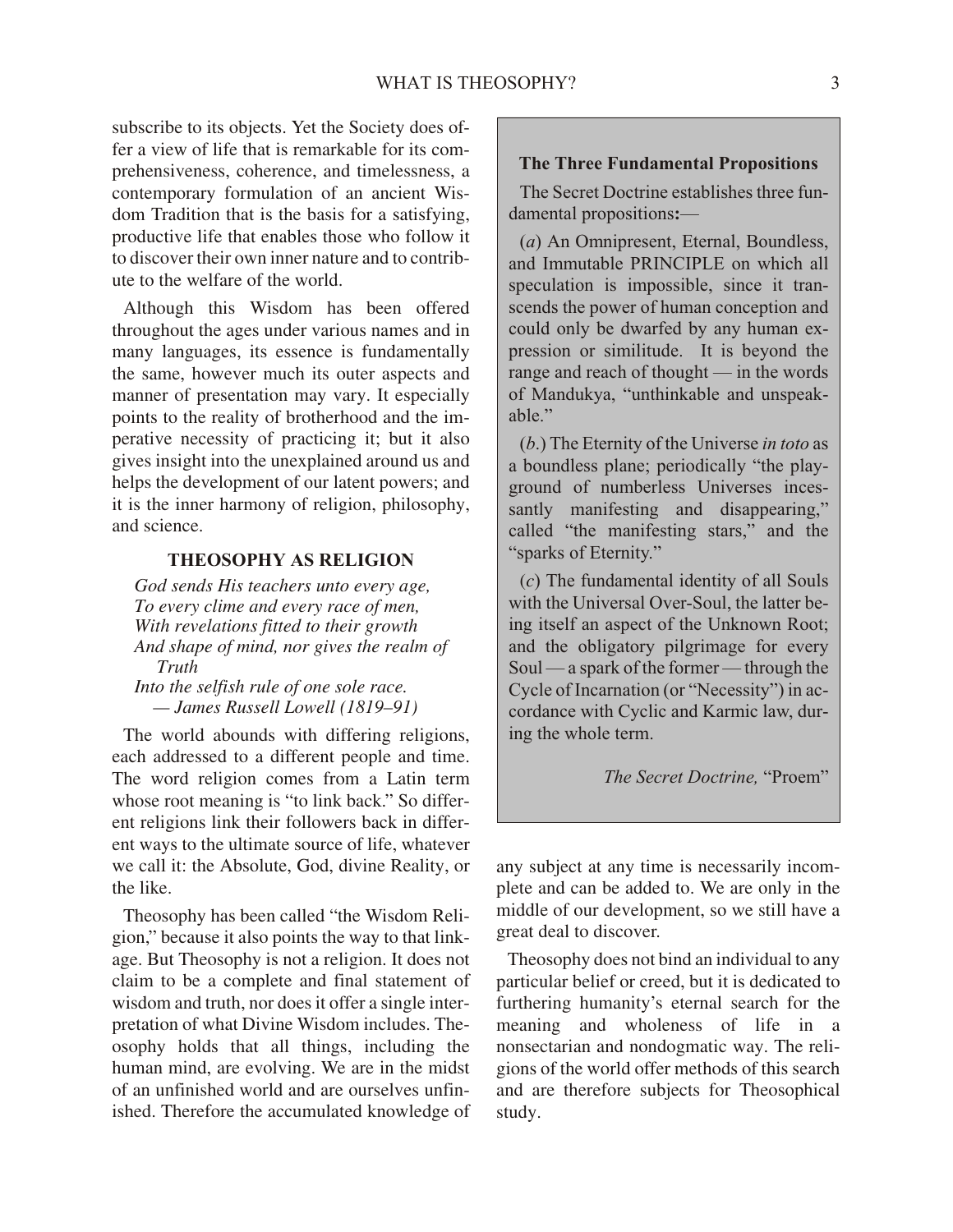

*Helena P. Blavatsky and Henry Steel Olcott, co-founders of the Theosophical Society*

The osophy respects the Divine Wisdom basic to the inner side of all religious teachings. It does not seek to convert any person from the religion they hold, but rather to explain and interpret on a rational basis the inner meanings of various creeds and ceremonies. Annie Besant, the second international President of the Society, has stated the Theosophical attitude succinctly: "The osophy asks you to live your religion, not to leave it."

#### **THEOSOPHY AS SCIENCE**

Another aspect of Theosophy is scientific, particularly its attitude toward observation and experiment, hypothesis and investigation. Of course, there are also differences between science and Theosophy. Science limits itself to what can be quantified and tested by repeated, controlled, and objective experiments. The osophy also deals with direct experience, but often of a more subjective and qualitative nature. Nevertheless, many of the concepts outlined in Theosophical literature parallel the emerging knowledge of modern science in striking ways.

The scientific method is basic to the discovery of how the physical world works, and its principal characteristic is an impersonal search for

truth. But all thoughtful scientists today would probably agree with the statement of one of the great Eastern sages: "Every great discovery of science was at first a grand intuition." The osophy reaches into the area of these "grand intuitions," many of which deal with factors beyond the scope of objective proof. But if they are truth, they can be confirmed by all of us who are willing to use our lives as a laboratory.

Science, as such, is not concerned with ethical purposes, though responsible scientists are. All knowledge is power, which can be used for either good or ill, as evidenced by the cures that science has developed to control diseases on the one hand and the instruments of destruction that it has devised for warfare on the other. The osophy, while pointing out new roads to inner knowledge, also teaches that such knowledge can be safely gained only by those who prepare themselves in action, desire, and thought to hold the welfare of humanity above their personal benefit. Self-development and self-control must go hand in hand with study and adventure in expanding knowledge if both we and the world are to be safe.

#### **THEOSOPHY AS PHILOSOPHY**

In still another aspect, Theosophy is philosophy because it postulates a logical explanation for the universe and its laws, as well as for humanity's origin, evolution, and destiny. In a message she sent to the American convention of 1888, Blavatsky wrote, "Theosophy [is] the philosophy of the rational explanation of things and not the tenets." That is, The osophy is not a body of beliefs, but a way of explaining  $t$ hings — a philosophy. The osophy offers reasons for life left untouched by either religion or science. It holds that the universe is unified, orderly, and purposeful, that matter is the instrument for the evolution of life, that thought is a creative power which we can learn to use effectively, and that experience of both joy and suffering is the means by which we grow in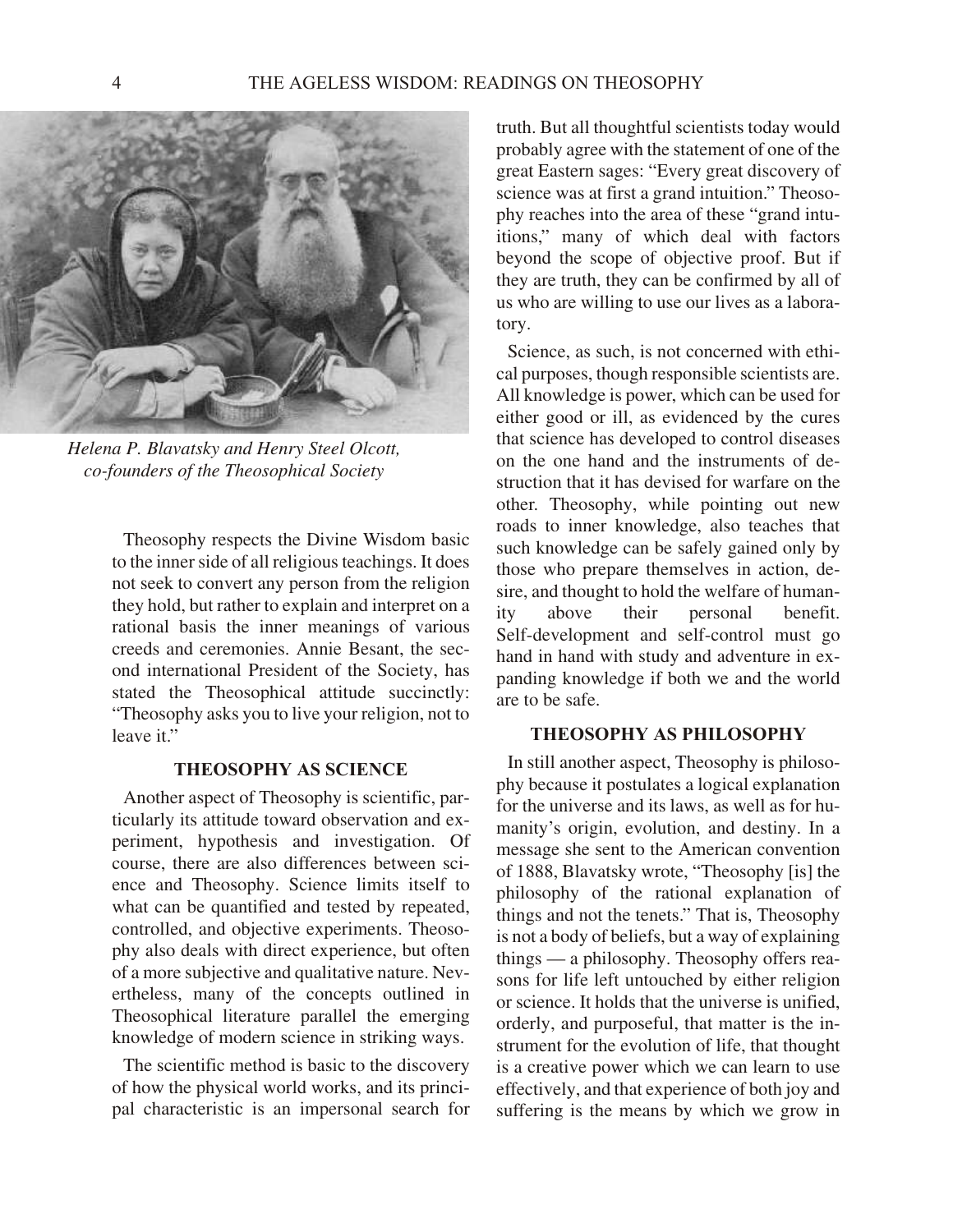character and ability and thus attain wisdom, compassion, and power.

We say that The osophy includes as pects of religion, science, and philosophy, but those three approaches to truth, when rightly followed, are not contradictory. In fact they blend into one another. They are three ways of viewing the truth of the universe, and what at one time is religion or philosophy will be science at another time. As a British scientist, John D. Barrow, has written (Theories of Everything,  $4$ ):

Today, physicists accept the atomistic viewpoint that material bodies are at root composed of identical elementary particles, as [that view is] well supported by evidence. It is taught in every university in the world. Yet, this theory of physics began amongst the early Greeks as a philosophical, or even mystical, religion without any supporting observational evidence whatsoever. . . . Atomism began life as a philosophical idea that would fail virtually every contemporary test of what should be regarded as "scientific"; yet, eventually, it became the cornerstone of physical science. One suspects that there are ideas of a similar groundless status by today's standards that will in the future take their place within the accepted "scientific" picture of reality.

#### **SOME FUNDAMENTAL CONCEPTS OF THEOSOPHY**

The osophy  $-$  in its religious, scientific, and philosophical aspects — offers such concepts as the following for consideration:

- Ultimate reality is a unified whole absolute, impersonal, unknowable, and indescribable.
- The universe in which we live is manifold, diverse, constantly changing, relative (which means that each part has meaning and value only in relation to others), and illusory or "mayavic" (that is, its reality differs from its appearance).
- The ultimate reality is the source of all consciousness, matter, and energy, which are

its three mutually necessary aspects in the manifest universe and are present in every being and every particle. There is no dead or un conscious matter.

- The universe and everything in it are emanations or expressions of the ultimate reality, not creations out of nothing by a personal creator.
- The universe is eternal, but with innumerable worlds periodically manifesting within it.
- The universe is pervaded by a collective intelligence, a cosmic mind, which is consciously expressed in varying degrees by all the beings in the universe.
- The physical universe of which we are normally aware is only one aspect of the total universe, which consists of multiple planes, fields, or dimensions of being co existing, interpenetrating, and interacting aspects of the whole. Of the seven planes of our solar system, human beings function primarily on the lower three: physical, emotional, and mental.



*The Secret Doctrine, the 2-volume magnum opus of Helena P. Blavatsky*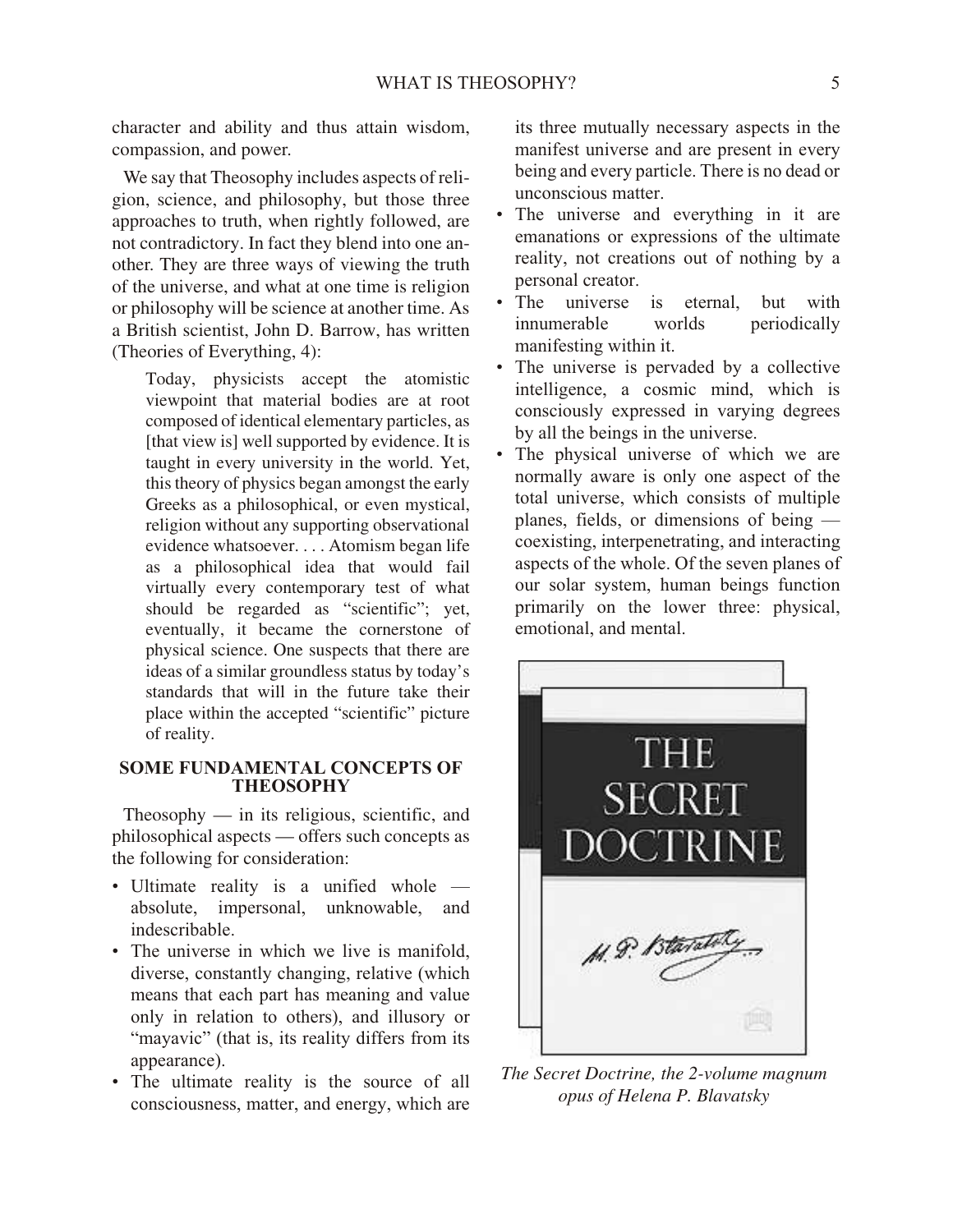- The universe and everything in it are orderly, following patterns of regular cycles, including alternating phases of activity and rest, governed by a universal principle of cause and effect or karma. In human life, this principle of cycles is expressed, among other ways, by repeated rebirths or reincarnation.
- Evolution, which is the result of an inner and intelligent guidance expressed through personal effort, is good, has purpose, and follows a plan.
- Our material forms are evolving, but so are our conscious knowledge of the universe and our spiritual awareness of our basic unity with all life.
- We are composite beings; we have a number of independently evolved principles or faculties whose development is a purpose of evolution. In both the universe and us, there are seven such principles.
- We are threefold beings: (1) a temporary, single-lifetime personality,  $(2)$  an abiding,

evolving individuality that reincarnates, and  $(3)$  a spark or direct emanation of the ultimate reality. The integration of these three aspects is the driving force of our evolution.

- The process of evolution, which begins by unconscious impulse, must eventually become a conscious process directed by the free will and ever increasing self-awareness of the evolving entities. The conscious participation by human beings in evolutionary change is symbolized as walking a path.
- The evolving entities of the universe include intelligences both less and more advanced than human beings, of whom some of the more advanced (the Masters or Adepts) may serve as helpers and guides to the less advanced.



- The key to the advancement of human evolution is a dedication by the individual to the service of others, that is, altruism  $-$  an awareness of brotherly unity and a forgetfulness of personal separateness.
- The pain, cruelty, and frustration we experience in life are the result of ignorance, unbalanced actions, relative dislocations, or change; they are not independently existing evils.
- It is possible, as a result of individual effort in this life, for human beings to come by intuitive knowledge or mystical experience to a full awareness of their nonseparateness from the ultimate reality.
- Correspondences, analogies, meaningful connections, and patterned repetitions exist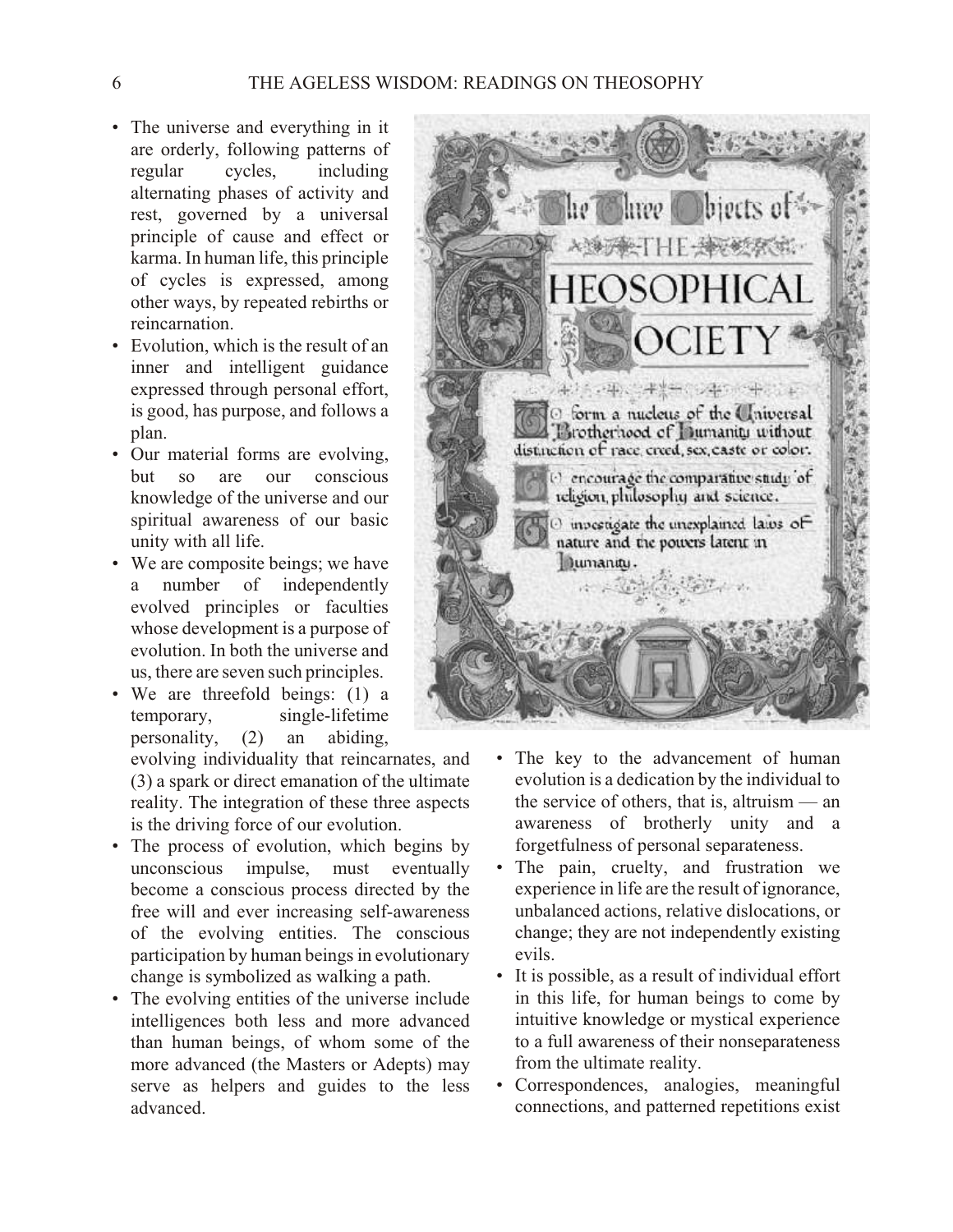among all things in the universe. By using those correspondences, we can use what we know to discover the unknown.

• Behind the exoteric or public forms of all religions and religious philosophies there exists an esoteric or inner teaching that holds such concepts as those listed here.



A contemporary effort

to express the basis of such fundamental concepts is the Theosophical World View:

THE THEOSOPHICAL SOCIETY, while reserving for each member full freedom to interpret those teachings known as Theosophy, is dedicated to preserving and realizing the ageless wisdom, which embodies both a worldview and a vision of human self-transformation.

This tradition is founded upon certain fundamental propositions:

1. The universe and all that exists within it are one interrelated and interdependent whole.

2. Every existent being — from atom to galaxy  $-$  is rooted in the same universal, life-creating Reality. This Reality is all pervasive, but it can never be summed up in its parts, since it transcends all its expressions. It reveals itself in the pur poseful, ordered, and meaningful processes of nature as well as in the deepest recesses of the mind and spirit.

3. Recognition of the unique value of every living being expresses itself in reverence for life,

compassion for all, sympathy with the need of all individuals to find truth for themselves, and respect for all religious traditions. The ways in which these ideals become realities in individual life are both the privileged choice and the responsible act of every human being.

Central to the concerns of Theosophy is the desire to promote understanding and brotherhood among people of all races, nationalities, philosophies, and religions. Therefore, all people, whatever their race, creed, sex, caste, or color, are invited to participate equally in the life and work of the Society. The Theosophical Society imposes no dogmas, but points toward the source of unity beyond all differences. Devotion to truth, love for all living beings, and commitment to a life of active altruism are the marks of the true Theosophist.

These teachings have also been set forth in a poetical way, in a form known as the Three Truths of the White Lotus because they originally appeared in a late nine teenth-century sym bolic story called *The Idyll of the White* Lotus by Mabel Collins:

There are three great truths which are absolute and which cannot be lost, but which may remain silent for lack of speech. The human soul is immortal, and its future is the future of a thing whose growth and splendor has no limit.

The principle that gives life dwells in us and around us, is undying and eternally beneficent, is not seen or heard or smelt, but is perceived by the one who desires perception.

We are each our own absolute lawgiver, the dispenser of glory or gloom to ourselves, the decreer of our life, our reward, our punishment.

These truths, which are as great as life itself, are as simple as the simplest human mind. Feed the hungry with them.

Copyright by the Theosophical Society in America. Wheaton, Illinois, U.S.A. www.theosophical.org.